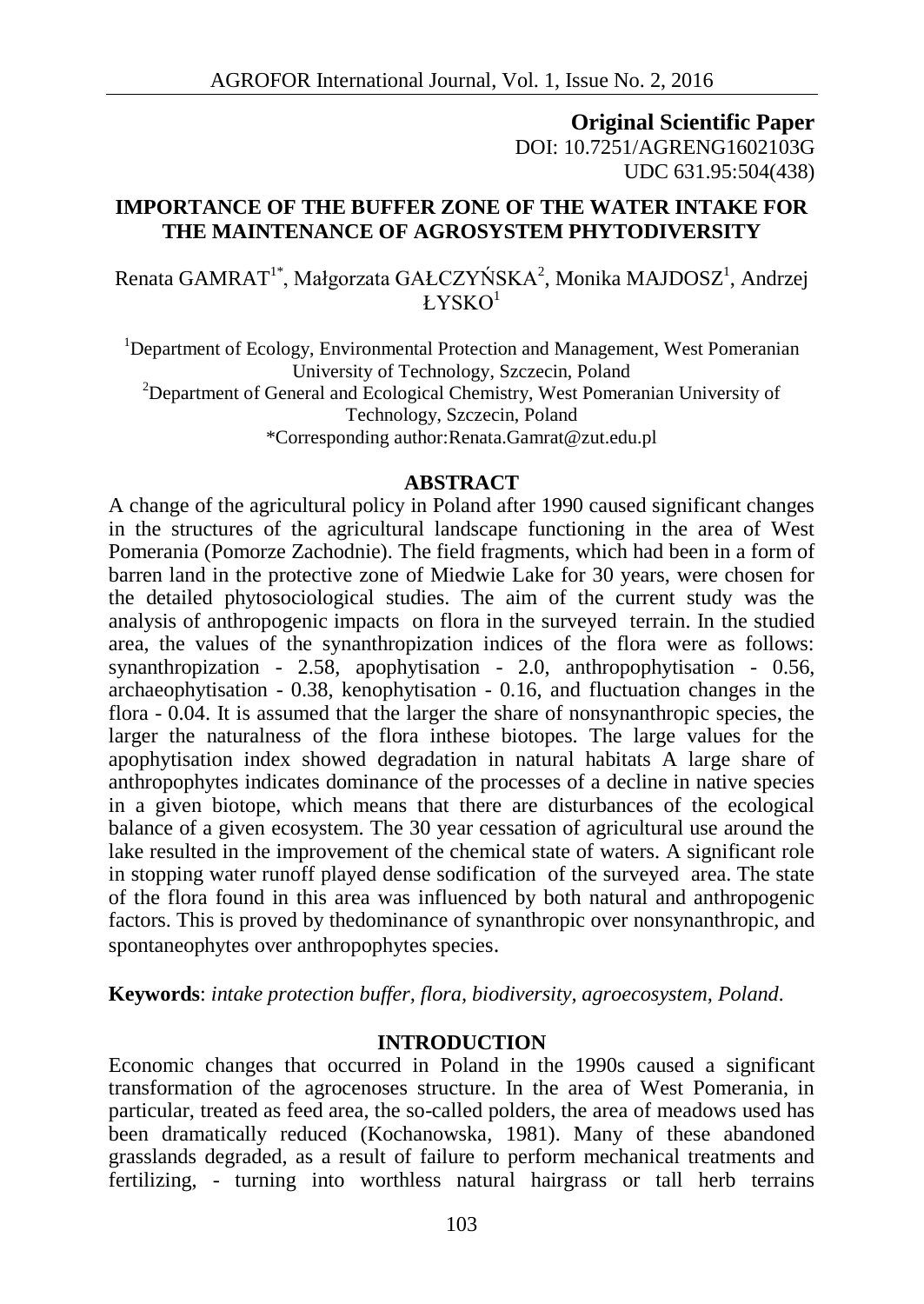(Kochanowska and Rygielski, 1994; Kochanowska, 1997). The area of arable land has also changed. In order to protect drinking water intakes, as a result of the increasing pollution of surface waters, many field areas were excluded from use, ordering the compliance with numerous decrees and restrictions related to land and water use. A similar action was undertaken on the banks of Lake Miedwie - a reservoir of drinking water for 400 thousand residents of Szczecin. On the fertile soils around the lake, cereal crops, mainly wheat, were abandoned. Currently, the fallowed area in Poland accounts for 20% of arable land. Natural succession of plants takes place on the abandoned fields, which gradually, increasing the growth over the surface become a protective buffer – they capture any excess of nutrients and all types of poison getting into the habitat or already present in there. This vegetation is one of the components most strongly related to all elements of the natural environment, that is why it is so frequently used to study the structure and the functioning of the whole environment (Roo-Zielinska *et al.,* 2011). The phytodiversity of fallow land depends on many factors: soil type, degree of anthropopressure, the time of fallowing (Żarczyński *et al.,* 2008;Ziemińska-Smyk *et al.,* 2015). The species composition can serve to assess the degree of habitat synanthropization with the use of such anthropogenic indicators, as naturalness of flora, synanthropization, apophytization, archeophytization, and kenophytization. They allow to make an assessment of anthropogenic changes in time of the flora, and to set out the direction and rate in a given area being under the influence of a specific anthropogenic factor (Kutyna and Malinowska, 2011, Jírová *et al.,* 2012). In the last twenty years, it has become very important to block the process of synanthropization of plant communities, and to restore the ecological balance. These tasks were to prevent the degradation of agrocenoses diversity (Holzel *et al.,* 2012). The purpose of the research was to evaluate the transformation of the protection zone by analyzing indicators of flora synanthropization at a field fragment which had been fallow for 30 years.

### **MATERIAL AND METHODS**

Between 2002-2003 and 2015 field flora research was conducted in the protection zone of a water intake on Lake Miedwie (West Pomeranian Region, Poland). Between 2002 and 2003 studied of the flora species which was verified in the year 2015.A part of the fields (7.1 hectares) set aside for 30 years (Fig. 1) was selected to assess the degree of transformation of the flora in the protection zone. The test area is located between the two towns Szczecin and Stargard. It covers an area of grasslands located around the lake Miedwie. In the neighborhood there is an area single-family housing. Floristic inventories were made in the area studied, which were used to calculate the indicators of flora synanthropization, ie.:naturalness, synanthropization and proper and potential apophytisation, and archeophytisation and kenophytisation (Jackowiak, 1990). The value of the synanthropization index of (total  $S_t$ ) permanent  $S_p$ ) flora showed the extent of the impact of human activity on the studied flora. Apophytisation index od (total  $Ap_{t'}$  permanent  $Ap_{p}$ ) flora determines the ability to maintain and spread of native species from habitats that have arisen and remain through human activity. Large values of indicator sindicate that the synanthropization process wasassociated with the transformation of natural habitats. The values of the antropophytisation index (total  $An_{\nu}$  permanent  $An_{\nu}$ ) the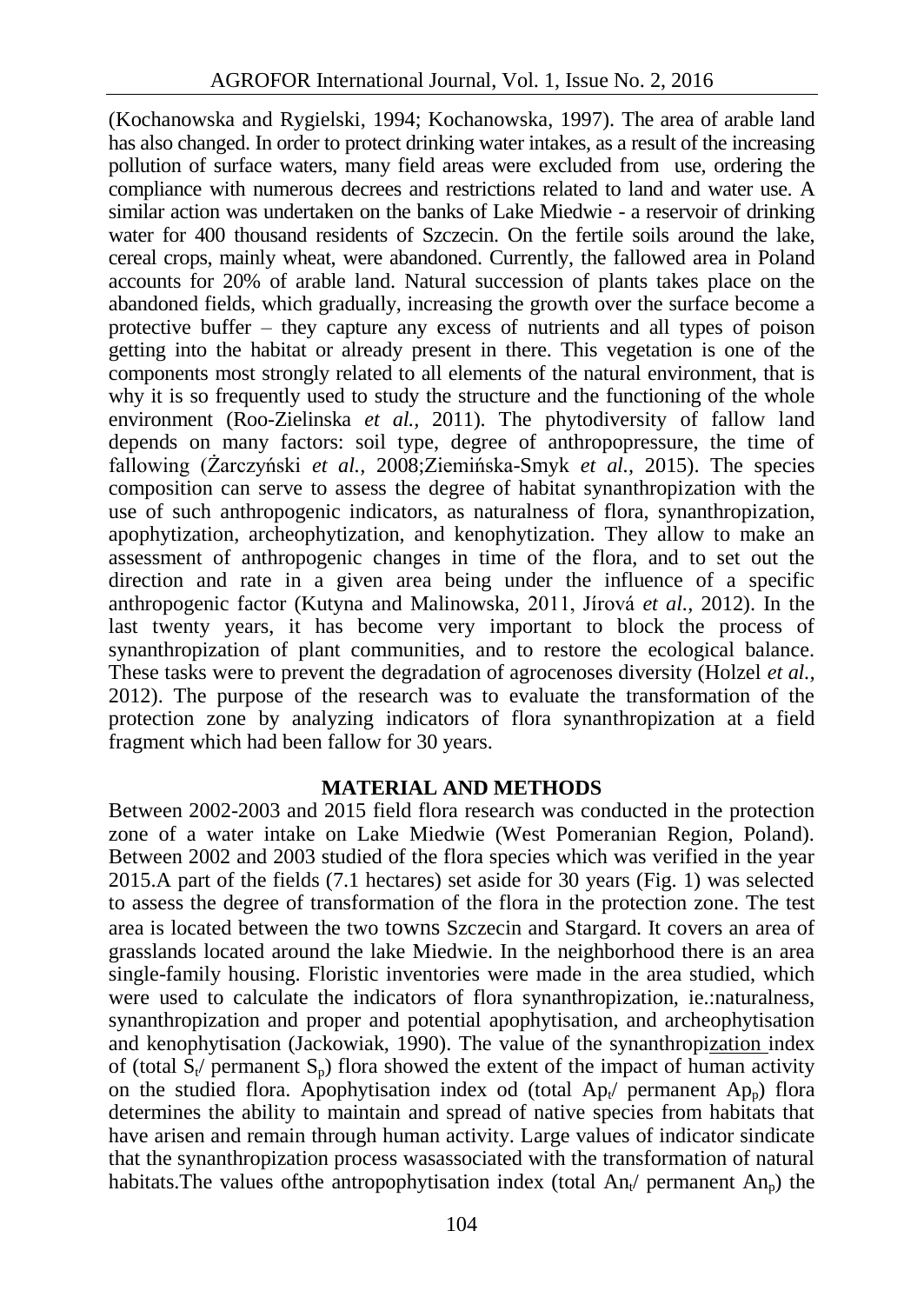presence of alien geographical species in the flora. Archeophytisation index of flora (total  $Ar_t$  permanent  $Ar_p$ ) expresses the percentage of archeophytes (species that arrived in Europe before 1500 year) in the total flora.Kenophytisation index (total  $Kn_{t'}$  permanent  $Kn_{p}$ ) determines the degree of transformation occurring in plant communities. It determines the percentage of the "younger newcomers" in the flora of the total habitat. Index fluctuaction changes (F) in the flora antropophytes determines the percentage of diaphytes. Index defines the sharediaphytes throughout flora  $(Sp + A)$ . Participation diaphytes within antropophytes testifies to the high lability floristic surveyed phytocoenoses.

$$
S_{t} = \frac{Ap + A}{sp + A} \times 100\%, \ S_{p} = \frac{Ap + M}{sp + M} \times 100\%; \ Ap_{t} = \frac{Ap}{sp + A} \times 100\%, \ Ap_{p} = \frac{Ap}{sp + M} \times 100\%;
$$
\n
$$
An_{t} = \frac{A}{sp + A} \times 100\%, \ An_{p} = \frac{M}{sp + M} \times 100\% \; ; \ Ar_{t} = \frac{Ar}{sp + A} \times 100\%, \ Ar_{p} = \frac{Ar}{sp + A} \times 100\%;
$$
\n
$$
Kn_{t} = \frac{Kn}{sp + A} \times 100\%, \ Kn_{p} = \frac{Kn}{sp + M} \times 100\%; \ F = \frac{D}{sp + A} \times 100\%
$$
\n
$$
Ap - appbytes = synanthropic spontaneous, \ Sp -
$$

nonsynanthropic spontaneophytes,  $A$  – antropophytes,  $Ar$  = archeophytes,  $Kn =$  kenophytes,  $D -$  diaphytes,  $M -$  metaphytes

The flora was classified according to the forms of space use, socio-ecological along with geographical and historical groups (Chmiel, 2006).



Figure 1. Location of the studied area a. – buildings, b. – forests, c. – wet meadows; 1-4 habitats;  $\circ$  participation *Poaceae* species relative to the *Fabaceae*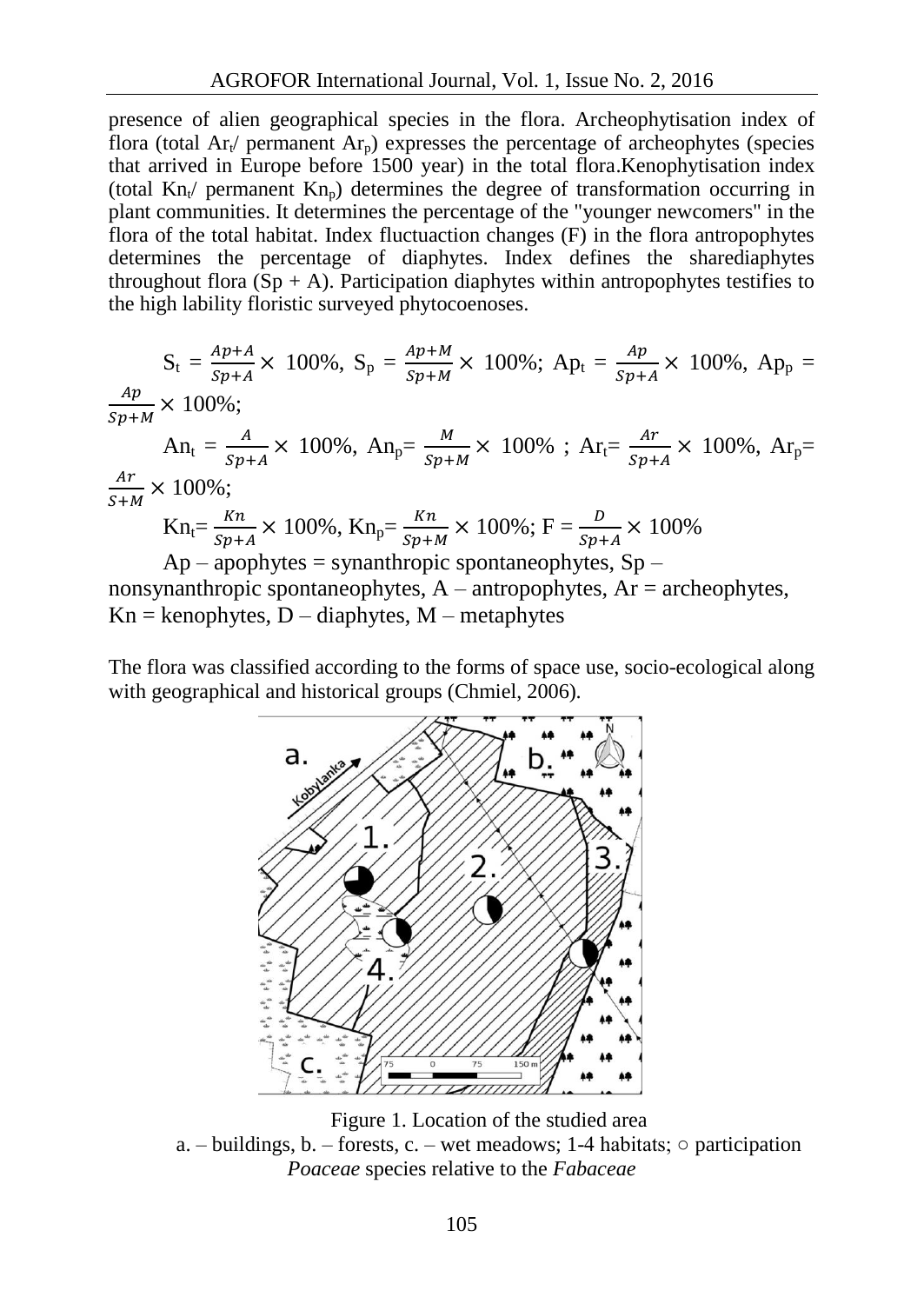# **RESULTS AND DISCUSSION**

In consequence of political and economic transformations that occurred in the late 1980s and in the 1990s, a lot of fallow land appeared in the agricultural landscape in Poland, which is subject to spontaneous secondary succession, leading to the formation of numerous plant communities (Adamczyk and Kurzyp, 2014). In the studied site, the abandoned cultivation of cereals contributed to primary succession, or a sequential change in the combination of plants species in places previously unoccupied by vegetation. 157 species of vascular plants, altogether were found out here which belonged to 43 families. *Asteraceae* (16%), *Poaceae* and *Fabaceae* (12% each), as well as *Rosaceae* were most abundantly represented. Research after 15 years showed no significant differences in the floristic composition A similar share of species within the largest syntaxonomic groups was shown by Ziemińska-Smyk *et al.* (2015) in the segetal flora of rendzine soil near Zamość. These authors have noted 130 species, belonging to 30 families, of which the most represented were *Asteraceae, Fabaceae*, *Poaceae*, *Lamiaceae*, *Scrophulariaceae* and *Brassicaceae*.

The increase in the phytodiversity of fallow land is related to the duration of being set aside. Much more taxa occurred in areas with a long-term human failure to act than in case of several years (Marks *et al.,* 2000). The more diverse the phytocenoses were, the more intensive soil respiration took place. That is why, the highest values were proven on the fallowed soils - 1185 g C m<sup>-2</sup>, then, in communities of single season grasses -  $1020 \text{ g m}^2$  and crops of soybeans and corn -750 g C m-2 . Areas strongly overgrown featured better soil breathing than crop fields, which indicates a greater soil biological activity in these habitats. By the same, these areas can act as a buffer in relation to stress factors [\(Tufekcioglu](https://www.researchgate.net/researcher/28461277_A_Tufekcioglu?_sg=CdWRi9hqNYcJ_gNVNwen-eRPLXnl5fK3LOUlP2RHXHUd3aBK0kYyv5e5Hruvv0Z9QnNIC3q5e0RbtjnItmDqyQ)*et al.,* 2001).Numerous research studies are undertaken in relation to the forecast of the plant succession as a possible manner to restore degraded or heavily transformed land. Research carried out on the succession of communities by Jírová *et al.* (2012) after 30 years showed that a spontaneous natural succession of plants quickly occupies the areas previously characterized by low intensity farming. Only in such areas, is there a wealth of seeds of plant species appropriate for given soil habitats. Floristic composition of the studied area of fallow land proves its substantial phytodiversity, confirmed by a diversified pool of seeds of 72 species associated with meadows complex, 44 forest species, 24 segetal and 17 ruderal species. For 15 years the species of forest habitats have significantly increased occupied space Fallows sown over with perennial plants (perennials such as *Galega orientalis*) start more frequently the movement of nutrient elements and incorporate them into circulation than the natural vegetation of the fallow dominated by therophytes (Żarczyński *et al.,* 2008). However, attention must be drawn to maintaining an adequate variety, as the dominance of papilionaceous plants may cause a risk of nitrates (V) transmission into groundwater. This is prevented by the presence of grasses e.g. *Bromus inermis*. In the study on the fallow in the protection zone of lake Miedwie, perennial plants, including hemicryptophytes accounted for 53%,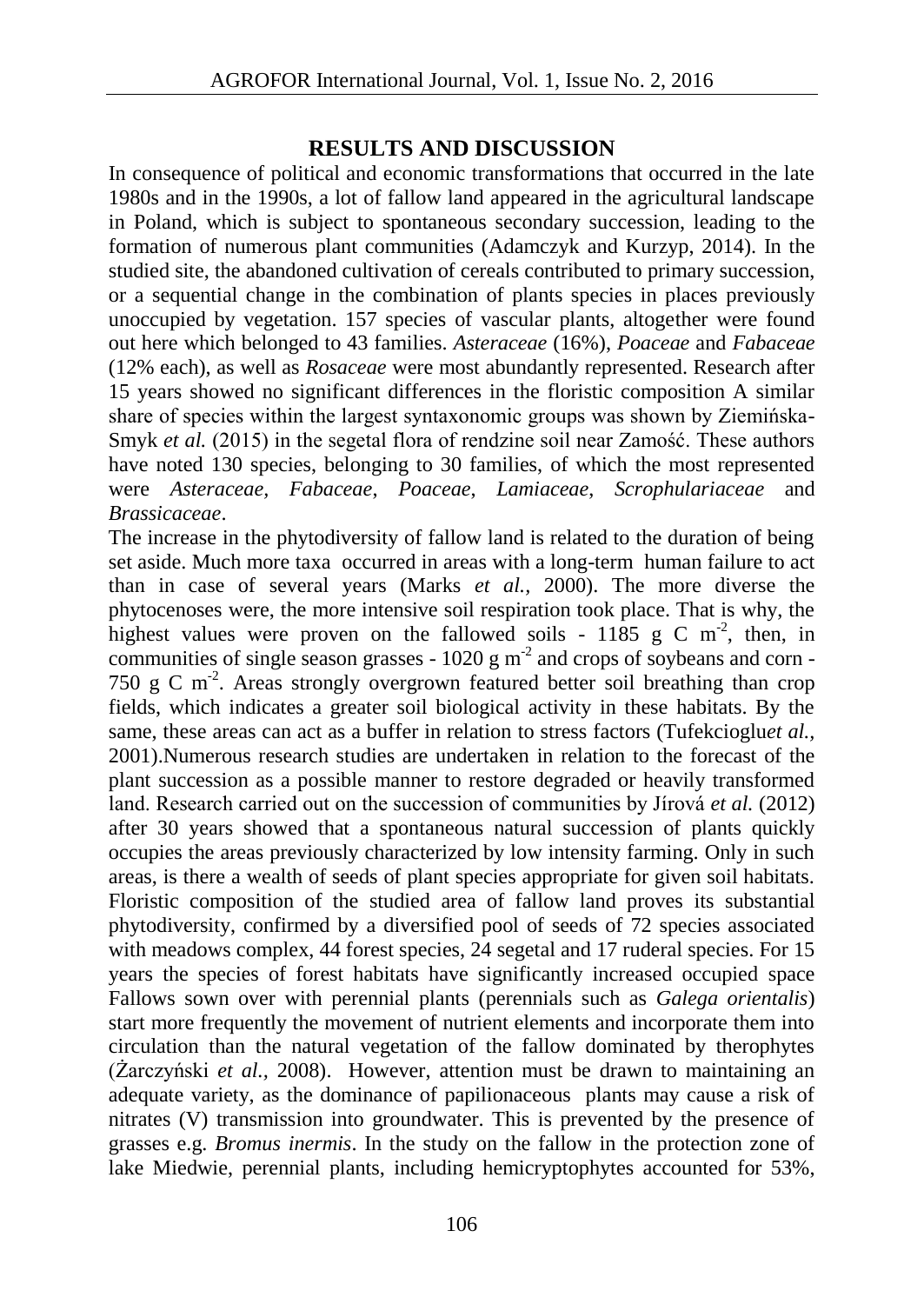phanerophyte 10%, chamephytes 3%, cryptogams 10%, and therophytes 24%. Such a share of the perennial plants prevents soil nutrients from being washed out and thus protects the water in the lake against any degradation of quality.

The environment can be evaluated on a landscape scale, with the use of landscape indicators (matrix) of assessing synanthropization (Solon, 2002). It is worth noting that even a partially depleted vegetation does not lose its indicator value. Basic indicators: synanthropization, apophytisation, antropophytisation, archeophytisation, kenophytisation, fluctuation changes in the flora were used in the studied area to assess the degree of changes in the landscape.

Flora synanthropization is defined as a whole of changes in vegetation caused by human activity (anthropopressure). It is featured by native elements being driven away by foreign, cosmopolitan ones. It consists of two processes taking place paralelly - apophytisation and antropophytisation. The apophytisation is an earlier process of changes in phytocenoses as it is associated with the original forms of anthropopressure. Its essence has been the transition of native species from natural habitats to anthropogenic ones. In the studied site of fallow land, the native species, i.e. apophytes and spontaneophytes dominated (21 and 95 respectively). The values of synanthropization indicators of flora ranged from 0.04 to 4.76 (Table 1).

| Index                                                  | The value of the<br>study area |
|--------------------------------------------------------|--------------------------------|
| Synanthropization index of total flora/<br>permanent   | 2.58/2.64                      |
| Apophytisation index of total flora/<br>permanent      | 2.00/2.08                      |
| Anthropophytisation index of total flora/<br>permanent | 0.58/0.56                      |
| Archeophytisation index of total flora/<br>permanent   | 0.38/0.39                      |
| Kenophytisation index of total flora/<br>permanent     | 0.16/0.17                      |
| Indicator of fluctuactions changes                     | 0.04                           |

Table 1. Synanthropization index.

*\*Source: Own results*

It is assumed that the greater the share of non-synanthropic species, the greater the natural flora of a given biotope. Large values of apophytisation indicators signal the transformation of natural habitats, and a large share of antropophytes shows the prevalence of processes of native species regression in a given habitat, which is evidence of an ecological balance disturbance of the ecosystem.

Floristic research of Kutyna (Kutyna and Malinowska, 2011) on a dozen or so years old fallow of winter cereals in the south-western part of Szczecin Lowland and a fragment of Drawskie Lake Land showed 286 taxons (number of flora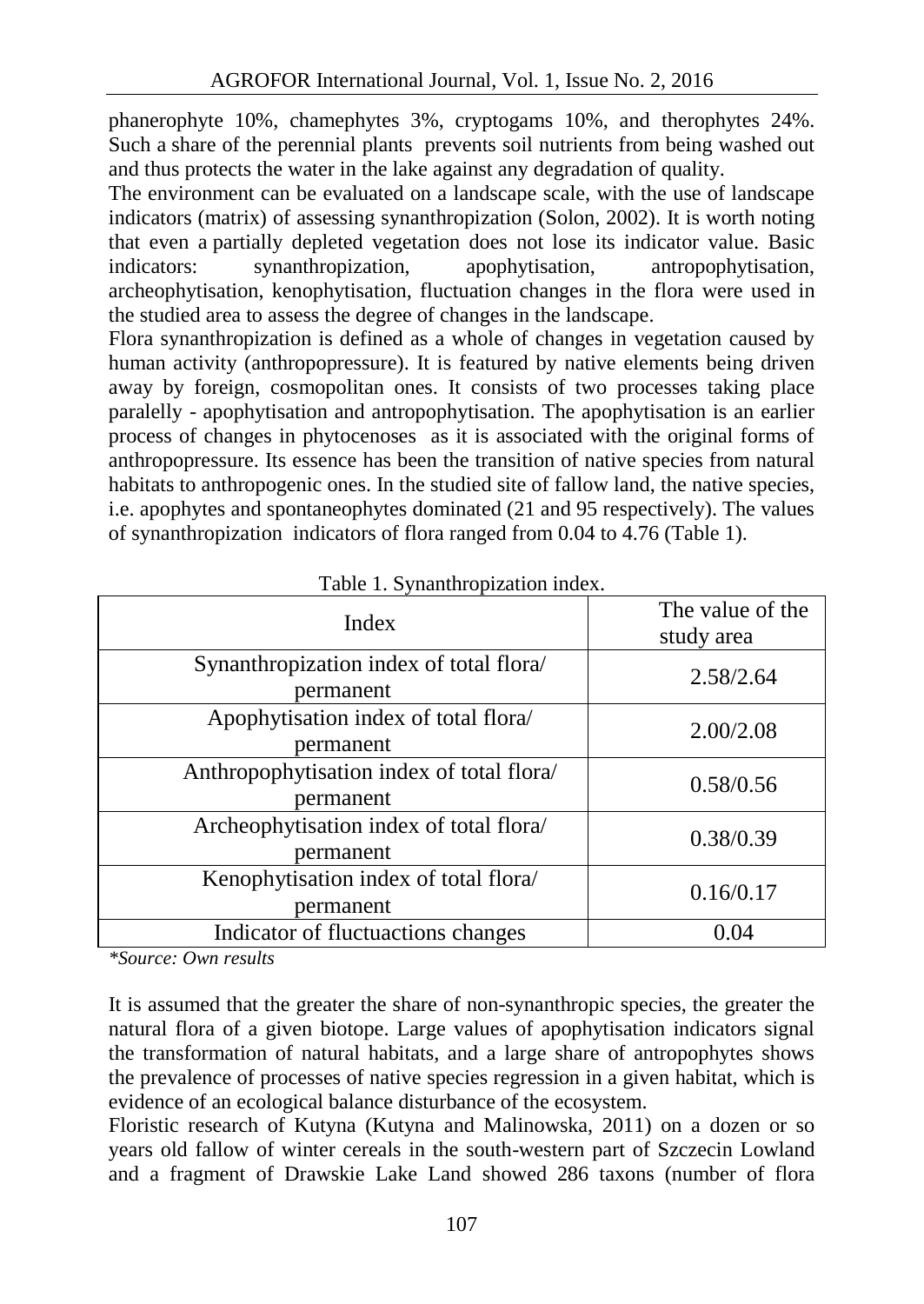species), at an indicator of naturalness of 4.5 and respectively 4.6, and archeophytisation 18.6 and 16.0 respectively, and kenophytisation 4.2 for both regions. The high values (generally exceeding 90%) of the sustainability rate of the total flora testify to relative stability of the floristic composition of communities of long-term fallows.

Following the rapid invasion on Zamość fallow rendzine soil, such segetal species as *Consolida regalis, Cichorium intybus, Sinapis arvensis,* and *Papaver rhoeas*, were defined as threatening to the biodiversity (Ziemińska-Smyk *et al.,* 2015). In the studied area, due to the occupied area, 49 species showed the most dynamic trends - as strongly expansive individuals.

The anthropogenic factors associated with various forms of space being used have an impact on the abundance and expansiveness of individual species. They can influence positively or negatively a given taxon (Table 2). 96 species having positive influence on the forms of use of space were shown to exist in the studied area, including 79 species with the only positive effect. These were, for example *Anthriscus sylvestris*, *Chelidonium majus*, *Urtica dioica*having an impact on most forms. There were 82 species negatively affecting the space, including 62 species with the only negative effect. These included among other things: *Agrostemma githago*, *Alium rotundom*, *Anagalis arvensis*, *Armeria elongata*, *Bromus mollis*, *Bupleurum rotundifolium*, *Cardamine pratensis*, *Chrysanthemum segetum*, *Ononis spinosa*, *Erigeron canadensis*, *Erysimum diffusum*, *Euphorbia helioscopia*, *Fallopia convonvulus*. Of all the forms of use of the space **(**agriculture; communication; forestry; recreation,urbanization), agriculture had the greatest impact (115 species  $($ , $+$ "36  $/$ , $-$ "79 species), next forestry 56 (35/3) and communication 51 (51/0), and the leastinfluences positively urbanization (26) and recreation (19).

Too intensive farming led to the degradation of natural vegetation and the unification of species composition. The recreation and holiday makers did not have such a material adverse effect on vegetation. All forms of space use had a positive impact on the inventory of the species and stimulated the expansiveness of a large group of synanthropic species. These results come from the complexity of impacts. Several factors of space use affect one species. Furthermore, the efficiency of anthropogenic factors may have been strengthened or shielded by natural elements. Only owing to natural features of habitats can there gather numerous native species. However, all elements geographically foreign shaped by anthropogenic factors are not wanted (Krupa, 2010).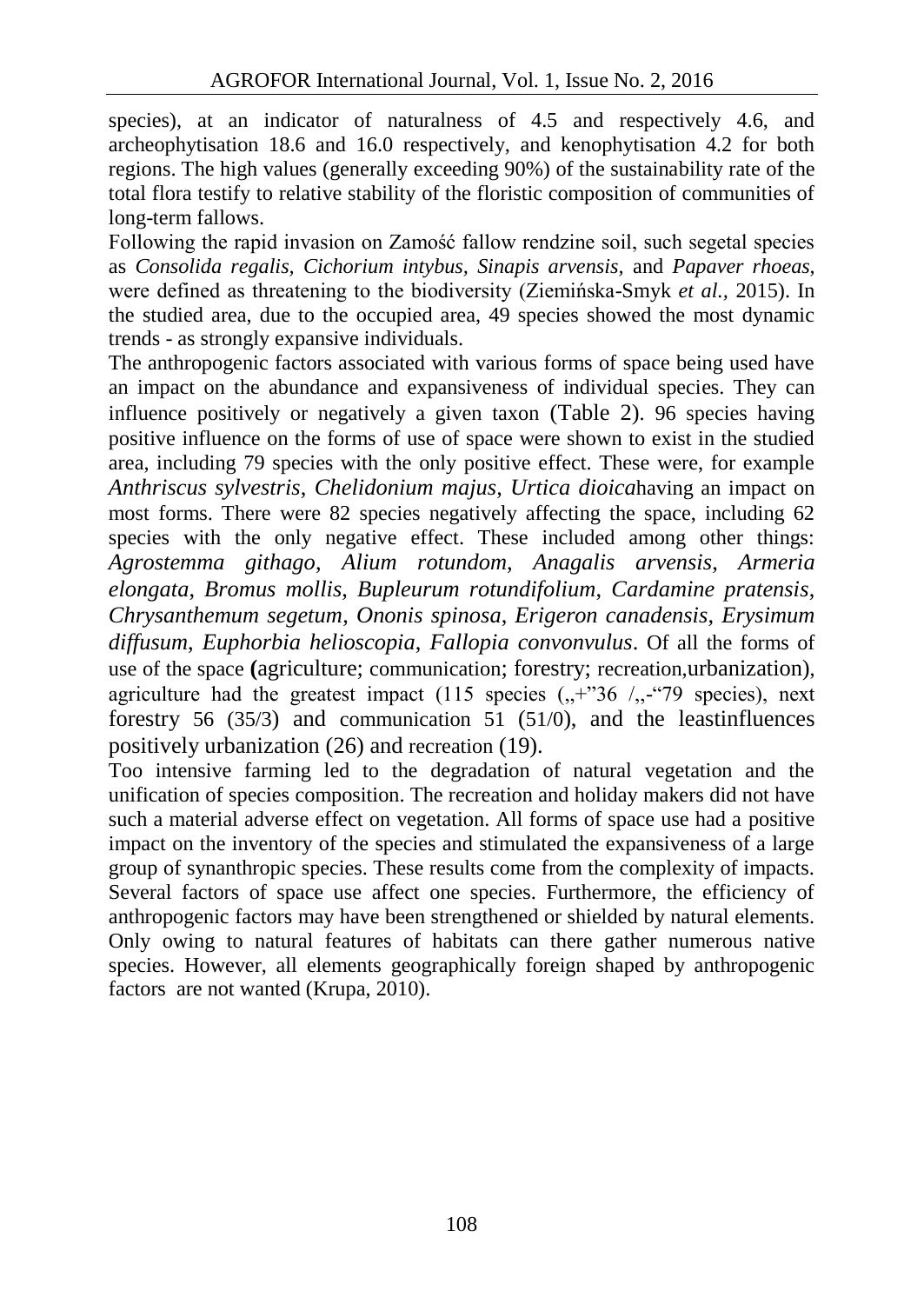| Flora                                                                                                                                                                                                                                                                                                                                                                                                                         |                          | The impact of<br>use |  |
|-------------------------------------------------------------------------------------------------------------------------------------------------------------------------------------------------------------------------------------------------------------------------------------------------------------------------------------------------------------------------------------------------------------------------------|--------------------------|----------------------|--|
|                                                                                                                                                                                                                                                                                                                                                                                                                               | $\overline{\cdots}$      | $, +$ "              |  |
| Anthriscus sylvestris, Chelidonium majus, Trifolium repens, Urtica<br>dioica                                                                                                                                                                                                                                                                                                                                                  |                          | <b>UAFCR</b>         |  |
| Lolium perenne, Senecio vulgaris, Stellaria media, Taraxacum<br>officinale,                                                                                                                                                                                                                                                                                                                                                   |                          | <b>AUCR</b>          |  |
| Amaranthus retroflexus, Artemisia vulgaris, Capsella bursa-pastoris,<br>Convonvulus arvensis, Dactylis glomerata, Melandrium album,<br>Plantago major, Polygonum aviculare                                                                                                                                                                                                                                                    |                          | <b>AUC</b>           |  |
| Allaria officinalis, Galium aparine, Oxalis europaea, Rumex<br>obtusifolius                                                                                                                                                                                                                                                                                                                                                   |                          | AUF                  |  |
| Festuca rubra, Galium mollugo, Potentilla reptans, Viola arvensis                                                                                                                                                                                                                                                                                                                                                             |                          | <b>AFC</b>           |  |
| Calamagrostis epigejos, Convallaria majalis, Holcus mollis,<br>Geranium robertianum, Lapsana communis, Lupinus polyphyllus,<br>Stenactis annua,                                                                                                                                                                                                                                                                               |                          | FR                   |  |
| Achillea millefolium, Agropyron repens, Arrhenatherum elatius,<br>Heracleum sphondylium, Leontodon autumnalis, Plantago lanceolata                                                                                                                                                                                                                                                                                            |                          | CA                   |  |
| Berteroa incana, Melilotus album, M. officinalis                                                                                                                                                                                                                                                                                                                                                                              | $\overline{\phantom{a}}$ | <b>CR</b>            |  |
| Alopecurus pratensis, Acorus calamus, Lycopus arvensis, Potentilla<br>anserina, Phalaris arundinacea, Phleum pratense, Trifolium pratense                                                                                                                                                                                                                                                                                     |                          | A                    |  |
| Artemisia absinthium, Chenopodium album, Matricaria<br>chamomilla, Poa trivialis, Solidago gigantea, Tripleurospermum<br>inodorum                                                                                                                                                                                                                                                                                             |                          | U                    |  |
| Bromus sterilis, Echium vulgare, Lotus corniculatus, Oenothera<br>biennis, Sedum acre, Tanacetum vulgare, Jasione montana,                                                                                                                                                                                                                                                                                                    |                          | C                    |  |
| Acer platanoides c, Betula pendula a, c, Crataegus monogyna c,<br>Fraxinus excelsior c, Helichrysum arenarium, Juncus effusus, Padus<br>avium b, Pinus sylvestris b, c, Pirus communis c, Populus tremula a,<br>c, Prunus cerasus c, Prunus spinosa b, Quercus robur a, c, Rosa<br>canina b, Rubus caesius c, Salix cinerea b, Solidago virgaurea,<br>Syringa vulgaris c, Ulmus minor                                         |                          | F                    |  |
| Anchusa officinalis, Carex hirta, Cerastium arvense, Coronilla varia,<br>Daucus carota, Equisetum arvense, Euphorbia cyparisias, Galium<br>verum, Hieracium pilosella, Hypericum perforatum, Lathyrus<br>pratensis, Linaria vulgaris, Pimpinella saxifraga, Ranunculus acris,<br>Trifolium arvense, Veronica chamaedrys, Vicia cracca<br>3 species negatively affects agriculture and forestry, 59 species negatively affects | A                        | C                    |  |
| agriculture                                                                                                                                                                                                                                                                                                                                                                                                                   |                          |                      |  |

Table 2.The impact of the forms use the resources of the species.

A –agriculture, C – communication, F –forestry, R – recreation, U – urbanization, a – trees, b- bushes, c – herbs (phase of growth of bush)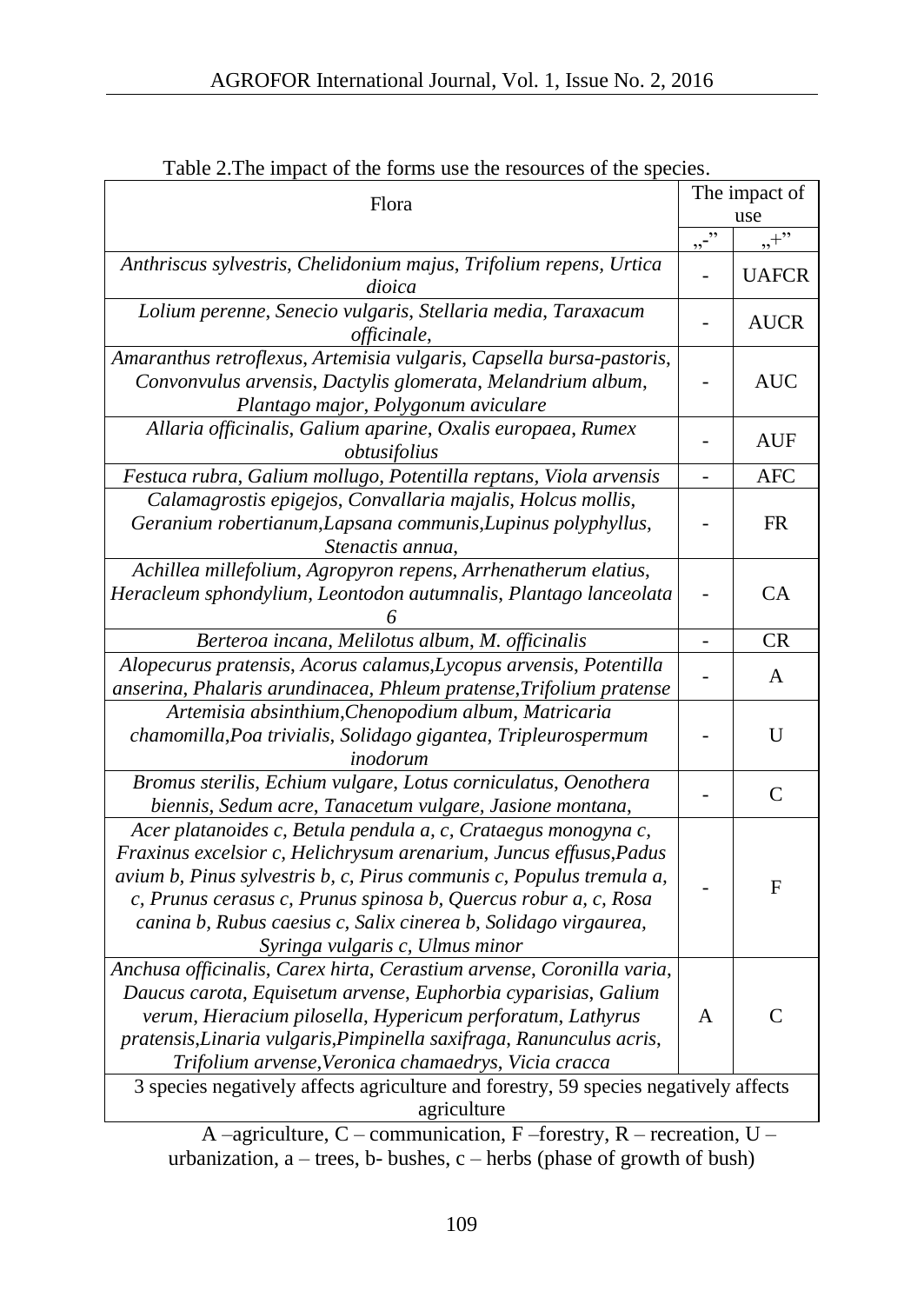The species response to the forms of the space use can be interpreted in conjunction with other indicators, as the features of pressure on the environment (Roo-Zielińska *et al.,* 2011). In terms of compliance of the fallow studied with its buffer function, the fallow studied was divided into 4 habitats (Fig. 1). Of these, three  $(1 -$ dominated by *glaucae* species  $2 -$  by meadow plants and  $3 -$  by scrubs) demonstrated the appropriate ratio of grasses - fulfilling a protective role - to the number of legume plants which increase the fertility of soil  $(1 - 14/11, 2 - 12/9, 3-11)$ 10/8).

Changes in the structure of Polish landscape caused by new political or economic view, were to counteract the degradation of biodiversity. The main objective of the conservation and ecological research is to explore and anticipate further successional vegetation and to develop methods to drive them towards the desired habitats and ecosystems (Holzel *et al.,* 2012). However, the natural succession of plants should be aided in the form of sowing or seeds in consequence of a significant transformation of soils, occurring in many agricultural regions (Jírová *et al.,* 2012).

## **CONCLUSION**

The establishment of a protection zone around the lake waters Miedwie - which is a drinking water reservoir for Szczecin - hindered the process synanthropization plant communities. Low values of synanthropization and high apophytisation are evidence of slight invasion of synanthropic species. A significant share of grass on the fallow under study contributes to its role of buffer zone lake water protection being fulfilledand thus the area of research is in the ecological balance.

### **REFERENCES**

- Adamczyk J., Kurzyp R. (2014). Using of fallows in agricultural lanscape in planning of ecological architecture. Journal of Civil Engineering, Environment And Architecture JCEEA, 31, 61 (3/II/14): 9-17.
- Chmiel J. (2006). Spatial diversity of flora as the basis for nature conservation in the agricultural landscape. Prace Zakładu Taksonomii Roślin Uniwersytetu im. Adama Mickiewicza, Poznań. Wydawnictwo Naukowe Bogucki, 14: 250.
- Holzel N., Buisson E., Dutoit T. (2012). Species introduction a major topic in vegetation restoration. Applied Vegetation Science, 15: 161–165.
- Jackowiak B. (1990). Anthropogenic transformation of the flora of vascular plants of Poznan. Wydaw. Naukowe im. Adama Mickiewicza, Poznań., Ser. Biol. 42: 232.
- Jírová A., Klaudisová A., Prach K. (2012). Spontaneous restoration of target vegetation in old fields in a central European landscape: a repeated analysis after three decades. Applied Vegetation Science, 15: 245–252.
- Kochanowska R. (1981). The dynamics of the development and growth of some grass species in different habitat conditions. Rozprawy Naukowe, 115, AR w Poznaniu: 3-62.